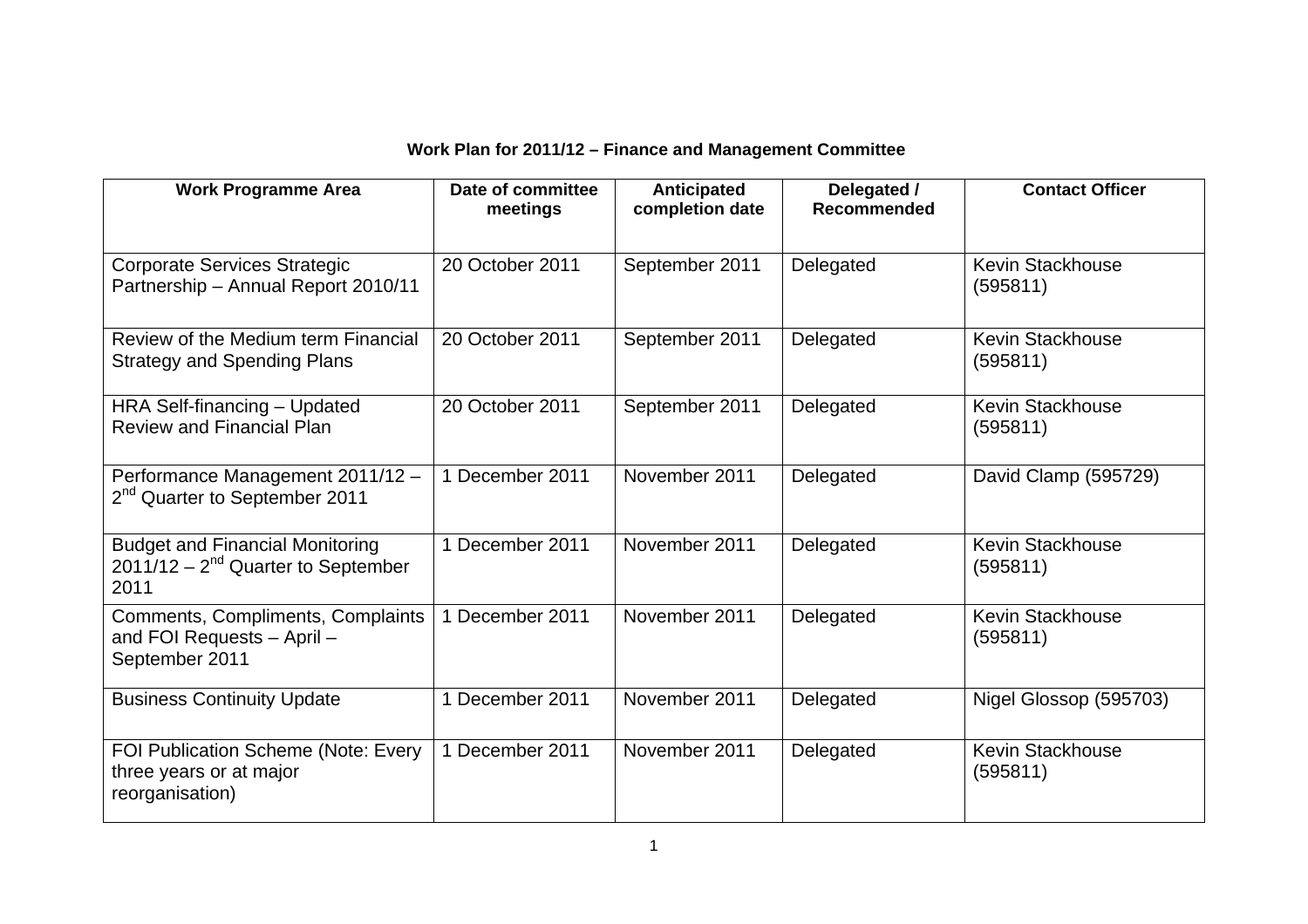| <b>Work Programme Area</b>                                                                                  | Date of committee<br>meetings | <b>Anticipated</b><br>completion date | Delegated /<br><b>Recommended</b> | <b>Contact Officer</b>              |
|-------------------------------------------------------------------------------------------------------------|-------------------------------|---------------------------------------|-----------------------------------|-------------------------------------|
| Service Base Budgets 2012/13                                                                                | 12 January 2012               | December 2011                         | Delegated                         | <b>Kevin Stackhouse</b><br>(595811) |
| Budget Report 2012/12 (incorporating<br><b>Consolidated Budget Proposals and</b><br>Financial Plan to 2017) | 12 January 2012               | December 2011                         | Delegated                         | <b>Kevin Stackhouse</b><br>(595811) |
| <b>Consultation on the Council's</b><br>Proposed Budget 2012/13 and<br>Spending Plans to 2017               | 23 January 2012               | December 2011                         | Delegated                         | <b>Kevin Stackhouse</b><br>(595811) |
| Asset Management Plan 2012 to<br>2017                                                                       | 14 February 2012              | January 2012                          | Delegated                         | <b>Kevin Stackhouse</b><br>(595811) |
| <b>Treasury Management Strategy</b><br>2012/13                                                              | 14 February 2012              | January 2012                          | Delegated                         | <b>Kevin Stackhouse</b><br>(595811) |
| Final Budget Proposals 2012/13 and<br>Financial Plan to 2017                                                | 14 February 2012              | January 2012                          | Delegated                         | <b>Kevin Stackhouse</b><br>(595811) |
| Performance Management 2011/12<br>3 <sup>rd</sup> Quarter to December 2011                                  | 14 February 2012              | January 2012                          | Delegated                         | David Clamp (595729)                |
| <b>Budget and Financial Monitoring</b><br>$2011/12 - 3^{rd}$ Quarter to December<br>2011                    | 14 February 2012              | January 2012                          | Delegated                         | <b>Kevin Stackhouse</b><br>(595811) |